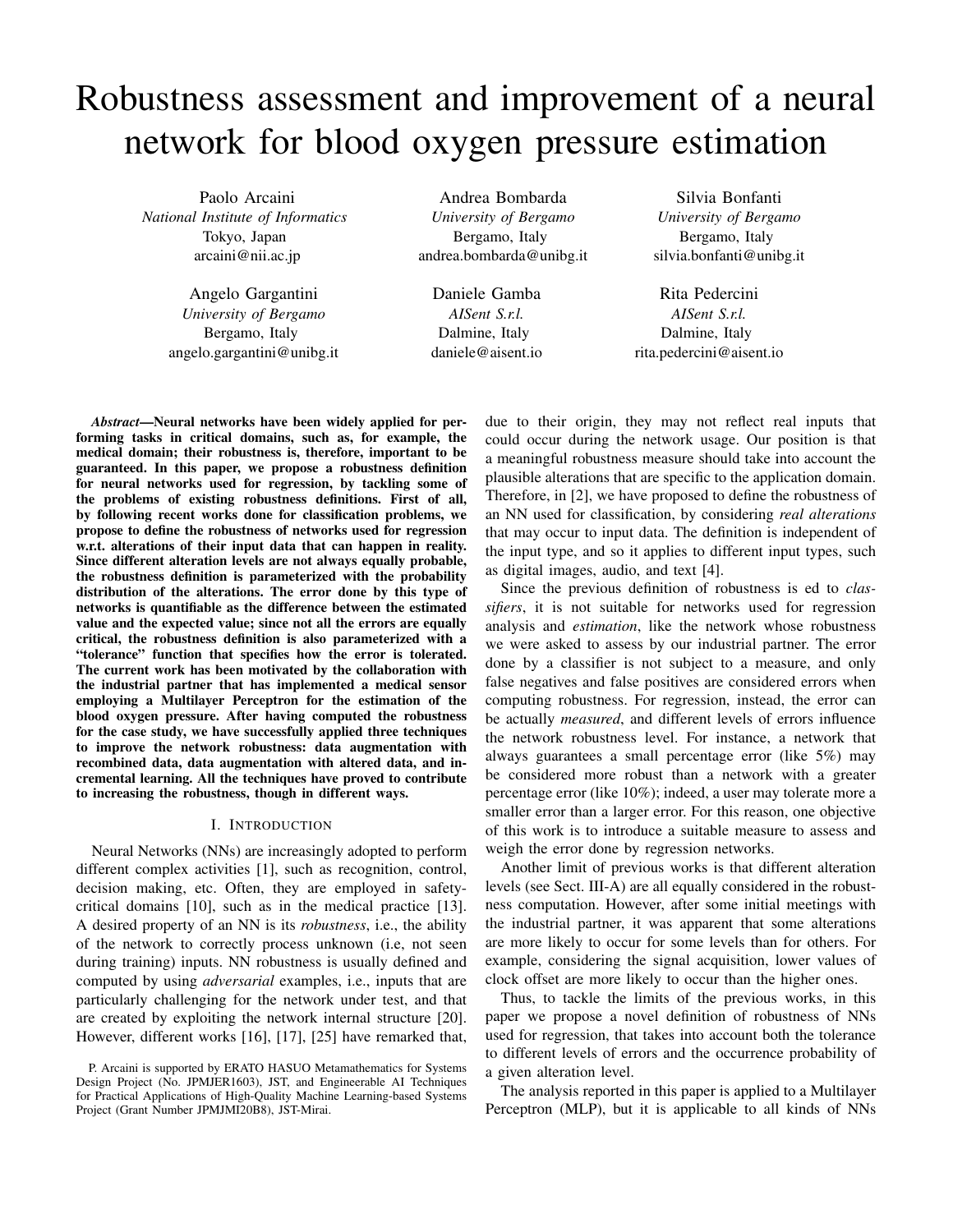used for regression and estimation. MLPs are feed-forward artificial neural networks generating a set of outputs from a set of inputs. They are the simplest example of Artificial Neural Network (ANN), where each neuron is fully connected to those in the layer below and has a non-linear activation function. They are networks composed of at least three layers: an input layer, one or more hidden layers, and an output layer. MLPs are widely used since they can be seen as universal function approximators [\[8\]](#page-10-9) and can be used to create mathematical models for regression.

The current work has originated from the collaboration with our industrial partner AISent<sup>[1](#page-1-0)</sup>, which researches and implements AI solutions. The partner required us to analyze an MLP that is used for the estimation of the partial pressure of oxygen of the blood flowing in a sensor. The company wanted to gain confidence in the reliability of the model, in particular when it is subject to the alterations that can occur during its typical working condition [\[12\]](#page-10-10). We have investigated different formulas for robustness computation, in order to choose the most suited one for the considered application. Moreover, since the system is used in safety-critical procedures and it is expected to be as much robust as possible, we have examined three methods for improving the robustness of the MLP under analysis: two methods are based on retraining using datasets enriched with additional data (obtained in different ways), and another method uses a new network, which is trained on new data and applied in parallel with the original one.

The paper is structured as follows. Sect. [II](#page-1-1) presents the case study on which we have conducted our analysis, while Sect. [III](#page-2-1) introduces the novel definition of robustness based on the notions of tolerance and alteration level probability. Sect. [IV](#page-4-0) presents the alterations we have considered, how the robustness definition has been implemented in practice and discusses the obtained results. Sect. [V](#page-7-0) presents methods suitable for enhancing the robustness of a multilayer perceptron. Sect. [VI](#page-9-0) presents a more critical discussion of the work done and reports the feedback provided by the industrial partner. Finally, Sect. [VII](#page-9-1) reviews works related to our approach, and Sect. [VIII](#page-9-2) concludes the paper.

## II. CASE STUDY

<span id="page-1-1"></span>In medical practice, constantly assessing the right value of the partial pressure of oxygen  $(pO_2)$  of the blood is very critical, especially during surgery. One can derive the  $pO_2$ level by observing the blood fluorescence. When exposed to a bright pulse, the blood responses with a fluorescence that can be described (or better "approximated") by a biexponential function defined as follows:

$$
\text{fluorescence}(t) = A \cdot (e^{-B_1 t} - e^{-B_2 t}) \tag{1}
$$

being  $A$ ,  $B_1$ , and  $B_2$  parameters that characterize the response, and  $t$  the time passed from the instant of the light pulse. The parameters  $A$ ,  $B_1$ , and  $B_2$  depend on the current level of  $pO_2$  and on the blood temperature. An example of this curve (experimentally taken) is shown in Fig. [1.](#page-1-2) Using a spotlight

<span id="page-1-0"></span><sup>1</sup><https://aisent.io/en/>



<span id="page-1-2"></span>Fig. 1. Blood fluorescence in response to a spotlight pulse



<span id="page-1-3"></span>Fig. 2. Overview of the MLP-based sensor for  $pO_2$  estimation

to illuminate the blood and a probe to measure the response to the bright pulse, one could try to estimate the parameters A,  $B_1$ , and  $B_2$  and then produce an estimation of the  $pO_2$ . However, finding the best biexponential curve (i.e., finding the fittest parameter values), is very challenging and it proved to be unfeasible by the microcontroller that the industrial partner had chosen to use in the sensor.

For this reason, the company decided to deploy on the microcontroller an MLP trained for the estimation of  $pQ_2$ . An overview of the MLP-based sensor is shown in Fig. [2.](#page-1-3)

The MLP model takes as input a limited number of samples of blood fluorescence obtained in response to the bright pulse and the blood temperature, to estimate the values of the *pO*<sup>2</sup> at two temperatures: at the current temperature and at 37 ◦C. In particular, the MLP uses the means values of the curve extracted in the intervals [50, 60], [90, 110], [190, 210], [340, 360] and [620, 640]. It is composed of 6 neurons in the input layer, 12 neurons in the first hidden layer, 10 neurons in the second hidden layer, and 2 neurons in the output layer, giving as output the estimation of the  $pO_2$  value at the current temperature and the prediction of  $pO_2$  value at 37 °C (see Fig. [2\)](#page-1-3). All the neurons in the layers use sigmoid activation functions. To train, validate, and test the MLP, the company used a dataset composed of 21, 650 curves similar to the one in Fig. [1.](#page-1-2) These samples come from 16 different types of probes and 178 different spotlights. For each input sample, the true values of the  $pO_2$  at the two temperatures (i.e., current and  $37^{\circ}$ C) were given by an analysis of the blood using a precision measurement instrument. As usual, 60% of the dataset has been used for the training phase, 20% for the validation phase, and 20% for the testing phase.

#### *A. Research Objective*

At the beginning of the project, several meetings were held with the industrial partner to define how to measure robustness,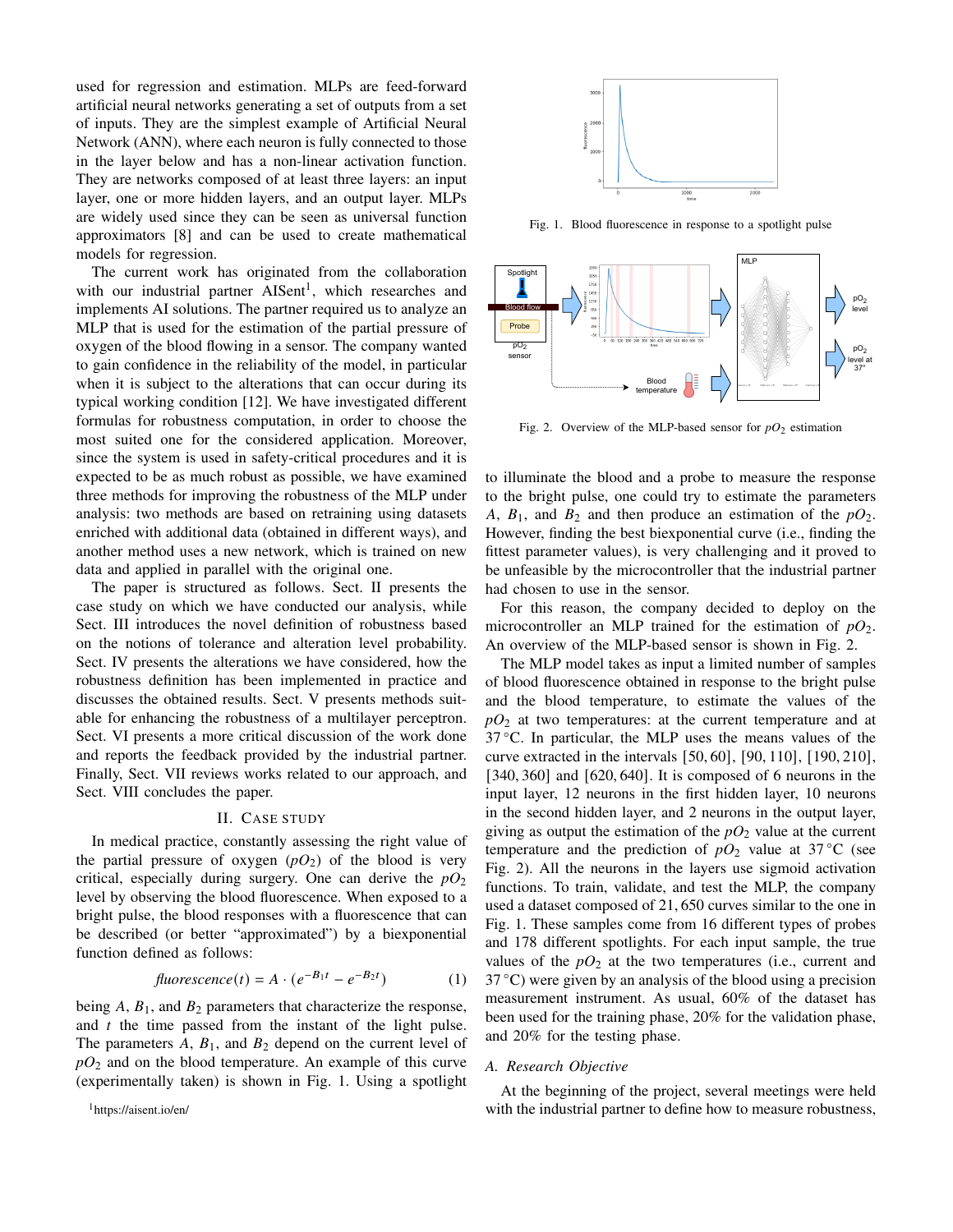i.e., the ability of the network to correctly evaluate slightly altered inputs.

As a first step, we have identified domain-specific alterations that can affect the network during its operation.

Regarding the robustness, since the industrial partner works on different domains (in addition to the medical domain), we realized that there is no single robustness definition that is suitable for all application domains. Indeed, the effect of the network error (i.e., the difference between the real value and the estimated value) is different in different applications. For example, in some application domains, any level of error is detrimental to the system, and so the robustness definition should reflect that the error must be kept as small as possible; considering the clock offset alteration of the case study, an estimation error of 4% is less acceptable compared to an error of 2%. In some other application domains, instead, the system operation may not be affected by errors up to a given level (e.g., the precision of the system embedding the network) and so the robustness definition should reflect this. In order to account for these different application domains, we decided to define the robustness in a "parameterized" way, by allowing to specify the type of *tolerance* to the error.

In a similar way, given an alteration type, it could be that some alteration levels are more probable than others. For example, if we consider data acquisition using electronic probes, certain levels of clock offset (e.g., 20 *ms*) are more probable than others (e.g., 40 *ms*). In some application domains, a designer may accept some errors when they are due to very rare alterations, while, in other domains, errors should be considered equally, independently of the probability of the alteration causing them. So, we chose to parameterize the robustness definition by including how the *probability* of an alteration level should be considered.

Sect. [III](#page-2-1) introduces the robustness measure that considers the error tolerance and the alteration probability. After that, we have proposed three methods (see Sect. [V\)](#page-7-0) to improve the robustness to make the network more robust against the possible alterations.

# III. PROPOSED ROBUSTNESS MEASURE

<span id="page-2-1"></span>Differently from NN classifiers in which the output of the network is either correct or not, in NN used for regression tasks, the correctness of the network can be quantified with a continuous measure. The main approaches to evaluate the performance of neural networks for regression problems are the *Mean Squared Error* (MSE) and the *Mean Absolute Error* (MAE). The former represents the average of the squared difference between the target value and the value estimated by the model; since it squares the residuals, it penalizes even small errors, leading to over-estimation of how bad the model is. The latter is the absolute difference between the target value and the value estimated by the model. Given this definition, MAE is more robust to outliers and does not penalize the errors as extremely as MSE [\[24\]](#page-10-11). However, since MAE scale is the same as the data being measured, its value is absolute and it is difficult to easily understand the relative error. For this reason,



<span id="page-2-2"></span>Fig. 3. *MAPE* for different alteration levels

in this paper, we will use the *Mean Absolute Percentage Error* (MAPE), the percentage equivalent of MAE. Considering an input set of size *n*, where  $y_i$  is the real value for the input *i* and  $\hat{y}_i$  is the estimated value for the same input, the MAPE is defined as follows:

$$
MAPE = \frac{100\%}{n} \sum_{i=1}^{n} \frac{||y_i - \hat{y_i}||}{y_i}
$$

NNs can be compared using the *MAPE* in nominal conditions  $(MAPE<sub>0</sub>)$ , which is computed using the test set. The MAPE metric, as warned in [\[14\]](#page-10-12), is not applicable in problems where the real value for  $y_i$  is close or equal to zero, because it results in very large numbers. In our case study,  $pO_2$  values are never close to zero, so *MAPE* is suitable.

#### <span id="page-2-0"></span>*A. Alterations*

In a real scenario, data to be processed by an MLP can be altered w.r.t. their nominal shape. For instance, an MLP that has been trained on data describing how a physics measure changes in time, may be affected in its estimations by acquisition time variations, due to clock offsets or to a cut of the communication between the sensor and the processing unit. These are examples of *alterations*. A formal definition of alteration for all kinds of inputs is given in [\[3\]](#page-10-13) and reported in the following.

<span id="page-2-3"></span>**Definition 1** (Alteration). An *alteration* of type A of an input  $t$  is a transformation of  $t$  that mimics the possible effect on when a problem during its acquisition or elaboration occurs in reality. We identify with  $[L_A, U_A]$  the range of plausible alterations of type  $A$ .

Higher levels of alterations may lead to greater MAPE values in the estimation made by the MLP (see Fig. [3\)](#page-2-2).

In some application domains, alterations can randomly occur at any level, while, for other types of applications, some alteration levels are more likely to occur than others. To reflect this characteristic of alterations, we define the concept of *alteration probability*.

Definition 2 (Alteration Probability). Given an alteration of type  $A$ , we identify with  $p_A$  the *probability* of the alteration  $A$ , i.e., the probability distribution of the alteration level having as support the interval  $[L_A, U_A]$ .

The most common examples of probability distributions for alterations are: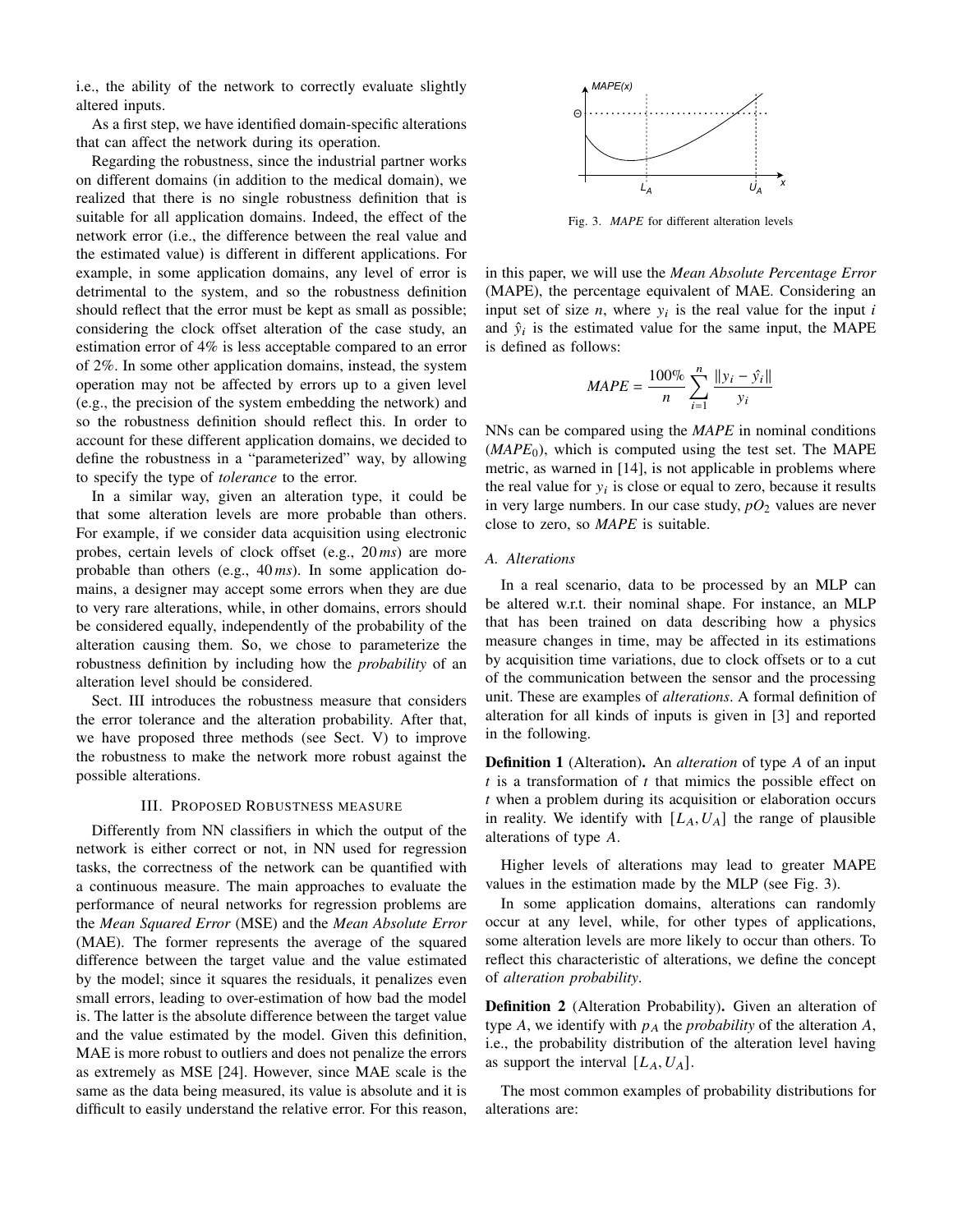• *Uniform probability*: all the alteration levels are equally probable, as shown in Fig. [4\(a\)](#page-3-0) and formally defined as:

$$
p_A(x) = \begin{cases} \frac{1}{U_A - L_A} & L_A \le x \le U_A \\ 0 & \text{otherwise} \end{cases}
$$

• *Linear probability*: lower alteration levels are more probable than the higher ones, as shown in Fig. [4\(b\)](#page-3-1) and formally defined as:

$$
p_A(x) = \begin{cases} \frac{2}{(U_A - L_A)^2} \cdot (U_A - x) & L_A \le x \le U_A \\ 0 & \text{otherwise} \end{cases}
$$

J. However, other types of probability functions can be used as well, such as the truncated normal or half-normal distributions.

Note that the alteration probability can also be used to specify the "importance" the user wants to give to a level of alteration. For instance, a uniform probability is more likely to be used for systems that should be equally resilient to all the levels of an alteration within a given interval. On the other hand, a linear probability can be preferred when the system is not critical, and it is more important to perform better on lower alterations than on the higher ones.

## *B. Tolerance*

Different *MAPE* values can be more or less acceptable, depending on the criticality of the task performed by the NN and by the precision required by the system requirements. Therefore, we define the *tolerance* to the NN error as follows:

Definition 3 (Tolerance). Let Θ be a threshold representing the maximum *MAPE* value accepted by the system requirements, and  $MAPE<sub>A</sub>(x)$  the value of the error when an alteration A of level  $x$  is applied to the input data. We identify the desired *tolerance* to the error  $MAPE_A(x)$  with a function  $Tol_{MAPE_A}(x)$ such that:

| $T_{\text{OLMAPE}_A}(x) = 1$    | for $MAPE_A(x) = 0$                                |
|---------------------------------|----------------------------------------------------|
| $0 \leq Tol_{MAPE_A}(x) \leq 1$ | for $0 < M_{\text{A}}PE_{\text{A}}(x) \leq \Theta$ |
| $T_{\text{OLMAPE}_A}(x) = 0$    | for $MAPE_A(x) > \Theta$                           |

Users can choose the desired type of tolerance function. In the following, two examples of tolerance functions are described:

• *Uniform tolerance*: all the different values of  $MAPE_A(x)$ are considered in an equal way, as shown in Fig. [5\(a\)](#page-3-2) and formally defined as:

$$
Tol_{MAPE_A}(x) = H(\Theta - MAPE_A(x))
$$
  
where  $H(k) = \begin{cases} 1, & k \ge 0 \\ 0, & k < 0 \end{cases}$ 

The intuition is that, as long as the *MAPE* is below or equal to the threshold Θ, the tolerance is maximum, otherwise is 0.

<span id="page-3-0"></span>

Fig. 4. Examples of functions describing the probability  $p_A$  of an alteration  $level A$ 

<span id="page-3-2"></span><span id="page-3-1"></span>

<span id="page-3-3"></span>Fig. 5. Examples of functions describing the tolerance

• *Linear tolerance*: lower values of  $MAPE<sub>A</sub>(x)$  are more tolerated than the higher ones, as shown in Fig. [5\(b\)](#page-3-3) and formally defined as:

$$
Tol_{MAPE_A}(x) = \frac{\max (\Theta - MAPE_A(x), 0)}{\Theta}
$$

#### *C. Robustness for an MLP*

Applying alterations as defined in Def. [1](#page-2-3) will change the accuracy of the MLP model; generally, it decreases by increasing the alteration level. A decreasing accuracy means that the *MAPE* for the estimation will increase, as previously shown in Fig. [3.](#page-2-2)

Given the tolerance function *Tol*, the *alterations* A, and their *probability*  $p_A$ , we can define the *robustness* as follows.

<span id="page-3-4"></span>**Definition 4** (Robustness). Let  $M$  be an MLP model under evaluation. Let  $MAPE<sub>A</sub>(x)$  be the value of the error done by  $M$  when an alteration  $A$  of level  $x$  is applied to the input data,  $p_A(x)$  the probability of the alteration, and  $Tol_{MAPE_A}(x)$ the tolerance for *MAPE* values of the selected network. The *robustness*  $rob_A(M) \in [0,1]$  of MLP *M* w.r.t. alterations of type A in the range  $[L_A, U_A]$  is formally defined as:

$$
rob_A(M) = \int_{L_A}^{U_A} Tol_{MAPE_A}(x) \cdot p(x) \, dx \tag{2}
$$

Intuitively, robustness is the sum (integral) of all the errors the network commits when all the possible alterations are applied. Alterations are weighted by their probability and errors by the specified tolerance.

The robustness definition guarantees the following properties:

- 1) the robustness is always between 0 and 1, i.e.,  $0 \le$  $rob_A(M) \leq 1$ ;
- 2) if a network has always zero error, its robustness is 1, i.e.,  $rob_A(M) = 1$  if  $\forall x \in [L_A, U_A]$ ,  $MAPE_A(x) = 0$ .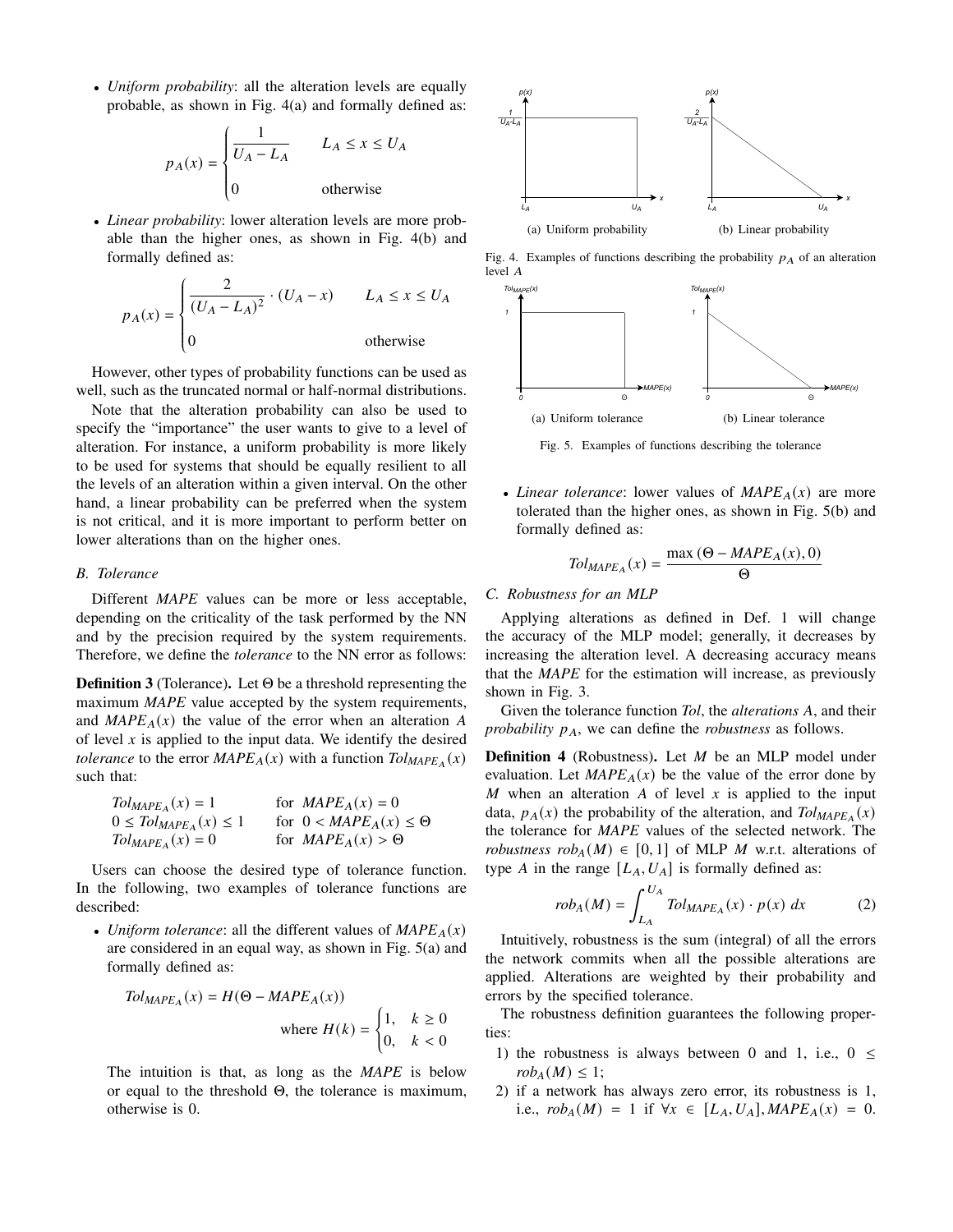<span id="page-4-1"></span>

<span id="page-4-2"></span>Fig. 6. Graphical representation of different types of robustness

Note that the condition is sufficient but not necessary, i.e., the robustness can also be 1 for systems in which the error is greater than 0 for some alteration intervals (e.g., if uniform tolerance is used and the error is never greater than Θ);

3) if a network has an error always greater than the specified threshold  $\Theta$ , its robustness is 0:  $rob_A(M) = 0$  if  $\forall x \in$  $[L_A, U_A], \text{MAPE}_A(x) > \Theta.$ 

The robustness depends on the type of tolerance and probability chosen. For example, we can define the following subtypes of robustness:

*a) UL robustness:* When uniform probability (any alteration level is equally likely) and linear tolerance (lower errors are preferable) are chosen, we obtain the following definition of robustness:

$$
rob_A^{UL}(M) = \frac{\int_{L_A}^{U_A} \max (\Theta - M A P E_A(x), 0) dx}{\Theta \cdot (U_A - L_A)}
$$

This definition of robustness computes the ratio between the striped red area and the gray one in Fig. [6\(a\).](#page-4-1) In this way, it can be used for systems where, for higher alteration values, large *MAPE* values are acceptable, while, for lower alteration values, the smaller the *MAPE* value the better.

*b) LU robustness:* It is obtained when linear probability and uniform tolerance are used:

∫

$$
rob_A^{LU}(M) = \frac{\int_{L_A}^{U_A} H(\Theta - M A P E_A(x)) \cdot (U_A - x) dx}{\frac{1}{2} \cdot (U_A - L_A)^2} = \frac{\int_{x \in [L_A, U_A] | M A P E(x) < \Theta} \left(\Theta \cdot \frac{U_A - x}{U_A - L_A}\right) dx}{\frac{1}{2} \cdot \Theta \cdot (U_A - L_A)}
$$

This definition of robustness computes the ratio between the area of the striped red region and the area of the gray triangle in Fig. [6\(b\).](#page-4-2) The definition is suitable for systems where it is crucial to respect the threshold  $\Theta$  along all the alteration interval  $[L_A, U_A]$ , in particular for low (and more likely) levels of alteration.

*c) UU robustness:* It is obtained when uniform probability and uniform tolerance are used:

$$
rob_A^{UU}(M) = \frac{\int_{L_A}^{U_A} H(\Theta - M A P E_A(x)) dx}{\Theta \cdot (U_A - L_A)}
$$

<span id="page-4-3"></span>With this definition, we compute the ratio between the lengths of the red and the gray lines in Fig. [6\(c\).](#page-4-3) UU robustness is suitable for systems where it is crucial to respect the threshold  $\Theta$  along all the alteration interval  $[L_A, U_A],$ independently from the probability of the alteration.

*d) LL robustness:* It is obtained when linear probability and linear tolerance are used:

$$
rob_A^{LL}(M) = \frac{\int_{L_A}^{U_A} \max(\Theta - MAPE_A(x), 0) \cdot (U_A - x) dx}{\frac{1}{2} \cdot \Theta \cdot (U_A - L_A)^2}
$$

Higher alteration levels, which impact more on the input data, may be the ones that lead to higher values of *MAPE*. However, in some systems, these alteration levels can be less probable than the lower ones, and a user may be less worried about some high error in very rare cases. Thus, LL robustness is suitable for these kinds of systems, when the user does not want to penalize too much high error values for the highest alteration levels. Note that it is difficult to provide a graphical interpretation of LL robustness as done for the other types of robustness.

## IV. ROBUSTNESS ANALYSIS

<span id="page-4-0"></span>The case study considered in this paper (see Sect. [II\)](#page-1-1) is classified as a safety-critical system since the neural network estimates the blood oxygen pressure, a critical blood parameter. The industrial partner, after a careful study, has set the maximum accepted MAPE  $\Theta$  to 10%, a value that physician experts considered safe. In the following, we first describe in Sect. [IV-A](#page-4-4) the most plausible alterations in signal acquisition that may affect the operation of the sensor; then, we describe in Sect. [IV-B](#page-5-0) how we actually measure the robustness, and finally, in Sect. [IV-C,](#page-6-0) we present the robustness results of the case study.

#### <span id="page-4-4"></span>*A. Alterations*

Table [I](#page-5-1) shows the parameter values used for each alteration, which have been chosen using the knowledge achieved through the domain analysis. The value  $\times n$  represents the number of alteration levels applied and uniformly sampled for each alteration type in the range  $[L_A, U_A]$ . For each alteration, one extreme of the interval consistently leaves the curve unaltered (e.g., clock offset with 0 does not alter the curve).

Cut of the curve end: it consists in "cutting" the end of the curve obtained in response to the spotlight pulse (see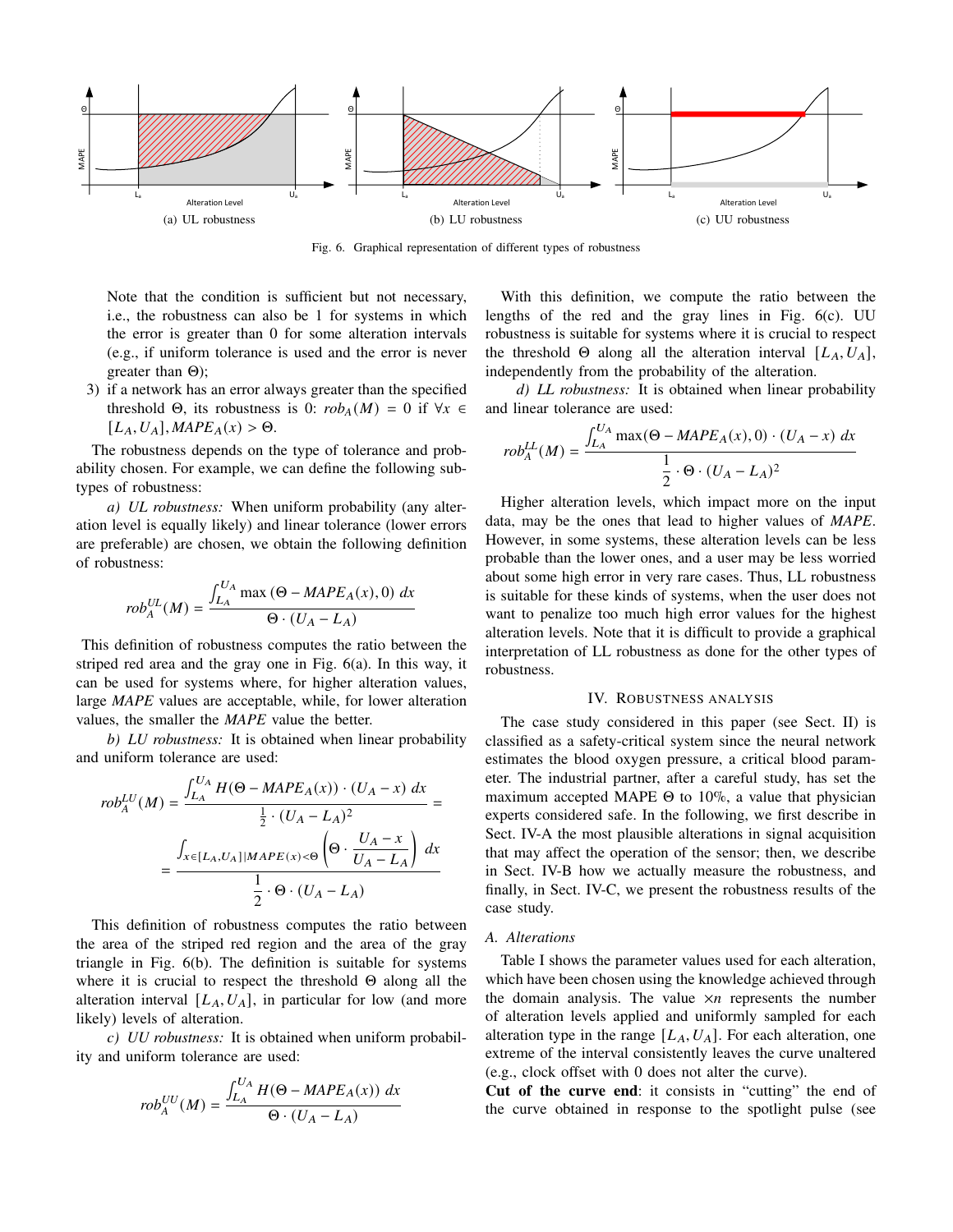<span id="page-5-2"></span>

<span id="page-5-6"></span><span id="page-5-3"></span>Fig. 7. Typical alteration examples for the  $pO_2$  estimation case study

<span id="page-5-5"></span>TABLE I ALTERATIONS VALUES USED FOR ROBUSTNESS ANALYSIS

<span id="page-5-1"></span>

| m   | <b>Alteration</b>     | $L_A$    | U A      | ×п  |
|-----|-----------------------|----------|----------|-----|
| CC. | Cut of the curve end  | $620$ ms | 640 $ms$ | 21  |
| CO  | Clock offset          | $0$ ms   | $30$ ms  | 31  |
| CP  | Cut of the peak       | 1300 RFU | 4000 RFU | 271 |
| AM  | Amplification (scale) | 100 $%$  | $200\%$  | 11  |
| AT  | Attenuation (scale)   | 50 %     | $100\%$  | 6   |
| GN  | Gaussian noise        |          | 50       | 51  |

Fig. [7\(a\)\)](#page-5-2). This alteration mimics a real situation in which a disruption, failure, or anomalous system behavior leads to a problem in which the final part of the curve is lost during acquisition. In our analyses, we have considered only cuts in the last range, i.e., in [620, 640]. The alteration is implemented by choosing a  $t$  in that range and setting to zero the response after t.

Clock offset: it represents the difference of time calculation in different systems (see Fig. [7\(b\)\)](#page-5-3). It can happen when the microprocessor of the acquiring system is not correctly set up, or there is a delay in signal generation. We have used a maximum offset of 30 *ms*, a value that guarantees a delay in the clock greater than the maximum width of the intervals considered as input.

Cut of the peak: it aims at representing a cut in the peak of the curve, which simulates saturation events (see Fig.  $7(c)$ ). This is a common phenomenon in electronics, where a signal can not exceed a specific range of values, due to problems in the acquisition chain or voltage drops. In these cases, high values of the curve are set to a threshold. The signals analyzed in our case study have a maximum amplitude of 4000 *RFU* (Relative Fluorescence Units). So, in order to cover only the relevant values, we have applied a cut starting from 1300 *RFU*

# <span id="page-5-7"></span><span id="page-5-4"></span>to 4000 *RFU*.

Amplification: it simulates the effect of different probes and spotlights on the measurement of the same blood sample (see Fig. [7\(d\)\)](#page-5-5). In fact, from domain analyses, it has been demonstrated that changing the probes or spotlights slightly amplifies the response curve, even if the real  $pO_2$  value remains the same. We have tested amplifications up to 200% of the original amplitude.

Attenuation: it represents the opposite of the amplification, i.e., the signal is attenuated by using different probes and/or spotlights (see Fig.  $7(e)$ ). The two alteration types have been evaluated separately since we wanted to highlight potential differences between the two. We have used attenuation values up to 50% of the original amplitude.

Gaussian noise: it simulates the noises that are common for electronic signals (see Fig.  $7(f)$ ). In our case study, we generate Gaussian noise with a standard deviation into the range between 0 (i.e., the absence of noise) and 50 (i.e., the maximum value leading to an acceptable and plausible signalto-noise ratio).

# <span id="page-5-0"></span>*B. Measuring Robustness*

In this section, we present the robustness analysis algorithm. The pseudocode of the algorithm used for this purpose is shown in Alg.  $1^2$  $1^2$ . In order to analyze the robustness of an MLP, we need to consider *curves raw* and *targets*, i.e., the curves of fluorescence obtained in response to the bright pulse and the true values for the  $pO_2$  (both at the current temperature and at 37 °C). The analysis is performed over a model  $M$ , for an *alteration* with values uniformly distributed in an interval *a levels*, each one with a probability described by the

<span id="page-5-8"></span><sup>&</sup>lt;sup>2</sup>The source code that computes the robustness is published at [https://bit.](https://bit.ly/3ilwNOX) [ly/3ilwNOX,](https://bit.ly/3ilwNOX) while we can not distribute models and data for IP protection.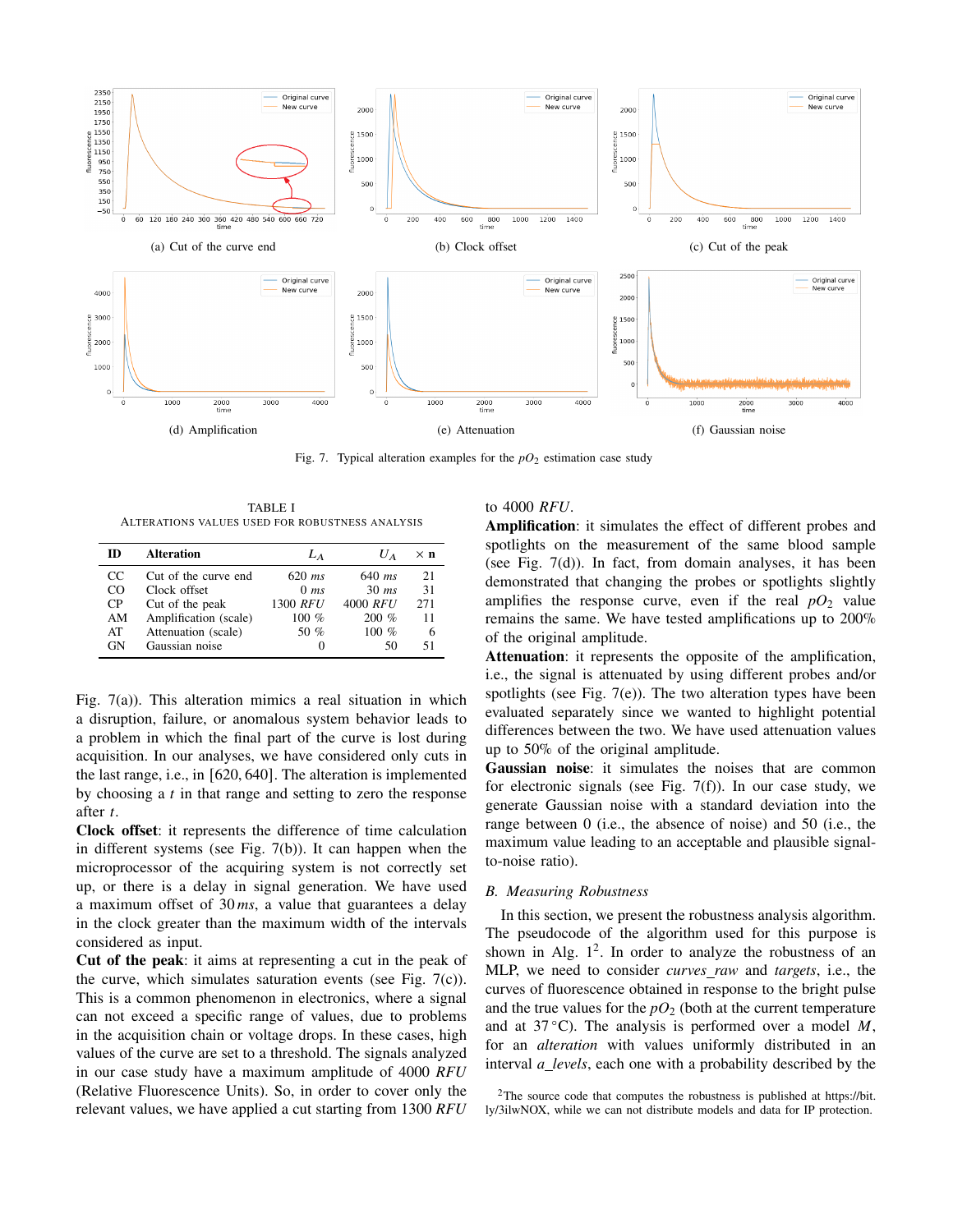#### <span id="page-6-1"></span>Algorithm 1 Algorithm for robustness analysis

| <b>Require:</b> <i>curves raw</i> , the set of fluorescence curves obtained in response to |
|--------------------------------------------------------------------------------------------|
| the bright pulse                                                                           |
| <b>Require:</b> <i>targets</i> , the true values of $pQ_2$                                 |
| <b>Require:</b> M, the model trained to estimate $pQ_2$ values                             |

Require: *alteration*, the applied alteration

**Require:**  $a_{\text{levels}}$ , the list of  $n$  levels uniformly distributed in the range of the chosen alteration, i.e.,  $[L_A, U_A]$ 

Require: *prob*, the probability distribution of the alteration to be applied Require: *Tol*, the desired tolerance function

Require: *intervals*, the list of intervals on which the mean values have to be computed (i.e., [50, 60], [90, 110], [190, 210], [340, 360], [620, 640]) Ensure: *rob res*, the computed robustness value

⊲ For each level of alteration

|    | Tul cacil icvei ul anefation                                           |
|----|------------------------------------------------------------------------|
|    | 1: for all $l \in a$ levels do                                         |
|    | $\triangleright$ Apply the alteration level to all the input curves    |
| 2: | alt curves $\leftarrow$ alteration.apply(curves raw, l)                |
| 3: | for all $c \in alt$ curves do                                          |
|    | $\triangleright$ Compute the mean values in the intervals              |
| 4: | $meanValues \leftarrow \text{compMeanValues}(c, intervals)$            |
|    | $\triangleright$ Compute estimations for altered data                  |
| 5: | pred.add(M.setimate(meanValues))                                       |
| 6: | end for                                                                |
|    | $\triangleright$ Compute errors                                        |
| 7: | $MAPE[l] = compute\_mape(pred, targets)$                               |
|    | $8:$ end for                                                           |
|    | 9: $rob\_res \leftarrow \text{ROBUSTNESS}(MAPE, prob, Tol, a\_levels)$ |
|    | 10: return <i>rob</i> res                                              |
|    |                                                                        |
|    |                                                                        |



<span id="page-6-2"></span>Fig. 8. *MAPE* variation during robustness analysis for the *Clock offset* alteration

probability distribution *prob*. Moreover, the tolerance function *Tol* has to be specified. The algorithm describes the procedure used to compute robustness. For each alteration level  $l$  (line [1\)](#page-6-1), it performs the following instructions. First, starting from *curves raw*, new altered fluorescence curves are generated (line [2\)](#page-6-1), by applying the defined level  $l$  of the *alteration*. Then, for each generated curve, the algorithm extracts the mean values in the five intervals of interest (line [4\)](#page-6-1), which are used as input for computing the  $pO_2$  estimation (line [5\)](#page-6-1). The results are then used to compute the *MAPE* (line [7\)](#page-6-1) for the defined level *l* of the *alteration*. Finally, having all the partial *MAPE* values, the function ROBUSTNESS (line [9\)](#page-6-1) performs the robustness computation by solving the integral as per Def. [4.](#page-3-4)

#### <span id="page-6-0"></span>*C. Robustness Results*

Using the alterations presented in Sect. [IV-A,](#page-4-4) and applying the procedure explained in Alg. [1,](#page-6-1) we have computed the robustness of the MLP under analysis. As an example, we report in Fig. [8](#page-6-2) the data of the MAPE obtained during robustness analysis applying *Clock offset* alteration from 0 *ms* to a maximum offset of 30 *ms*. We can see that the MAPE

<span id="page-6-3"></span>TABLE II ROBUSTNESS W.R.T. ALTERATIONS FOR THE ORIGINAL NETWORK

|                      |       | UL Rob $[\%]$<br>Alteration $pQ_2$ $pQ_2$ 37 °C $pQ_2$ $pQ_2$ 37 °C $pQ_2$ $pQ_2$ 37 °C $pQ_2$ $pQ_2$ 37 °C |       | LU Rob $[\%]$ |       | UU Rob $\lceil \% \rceil$ |       | LL Rob $[\%]$ |
|----------------------|-------|-------------------------------------------------------------------------------------------------------------|-------|---------------|-------|---------------------------|-------|---------------|
| CC.                  | 5.16  | 6.70                                                                                                        | 26.53 | 26.53         | 14.29 | 14.29                     | 9.85  | 12.65         |
| CO                   | 37.19 | 34.52                                                                                                       | 98.34 | 97.40         | 87.10 | 83.87                     | 48.65 | 47.59         |
| <b>CP</b>            | 48.84 | 50.96                                                                                                       | 97.10 | 96.97         | 82.96 | 82.59                     | 59.61 | 62.52         |
| AM                   | 28.73 | 27.16                                                                                                       | 96.69 | 92.56         | 81.81 | 72.73                     | 41.02 | 41.09         |
| AT                   | 33.52 | 32.31                                                                                                       | 88.89 | 88.89         | 66.67 | 66.67                     | 47.71 | 47.54         |
| <b>GN</b>            | 32.89 | 32.37                                                                                                       | 98.12 | 96.16         | 86.27 | 80.39                     | 45.67 | 46.10         |
| <b>Avg Rob</b> 31.06 |       | 30.67                                                                                                       | 84.28 | 83.09         | 69.85 | 66.76                     | 42.09 | 42.92         |

remains under the fixed threshold ( $\Theta = 10\%$ ) until an offset of 26  $ms$ , both for the  $pO_2$  at the current temperature and the  $pO_2$  at 37 °C.

Table [II](#page-6-3) reports the obtained robustness results (for UL, LU, UU, and LL presented in Sect. [III\)](#page-2-1) for all the alterations introduced in Sect. [IV-A,](#page-4-4) both for the  $pO_2$  at the current temperature and  $pO_2$  at 37 °C. From an analysis of the results, we have obtained the following observations:

*Robustness comparison among different formulas:* The selected probability distribution and tolerance function affect the robustness value. Indeed, if we consider the same alteration type, we observe that the robustness values of the different robustness formulas vary greatly. For example, choosing a linear tolerance function (i.e., UL and LL) the robustness is much lower than that obtained with the uniform tolerance (i.e., LU and UU).

The different ways of considering the alteration levels and the MAPE error do indeed lead to different robustness levels, showing that some formulas are more demanding than others.

*Effect of different robustness formulas on network analysis:* In the previous observation, we have noticed that there is indeed a difference between the robustness values computed by the different formulas. We now observe that such difference does not simply lead to a modification of the magnitude of the robustness value across different formulas, but also affects the comparison we can do between different alteration types.<sup>[3](#page-6-4)</sup> For example, considering alteration *cut of the peak* and the robustness of  $pO_2$ , we notice that it has the highest UL and LL robustness values, while the robustness values for LU and UU are both the third ones in their rankings. On the other hand, considering the robustness of *pO*<sup>2</sup> for alteration *Gaussian noise*, we observe that UL and LL robustness values are both ranked fourth in their rankings, while LU and UU robustness values are both ranked second. Therefore, while UL and LL consider the network to be more robust against *cut of the peak* rather than against *Gaussian noise*, LU and UU consider the opposite. This clearly shows that different formulas are really considering different aspects related to the network error (i.e., the amount of the error and the probability of the alteration

<span id="page-6-4"></span><sup>&</sup>lt;sup>3</sup>This would also apply to the comparison of the robustness values of different networks.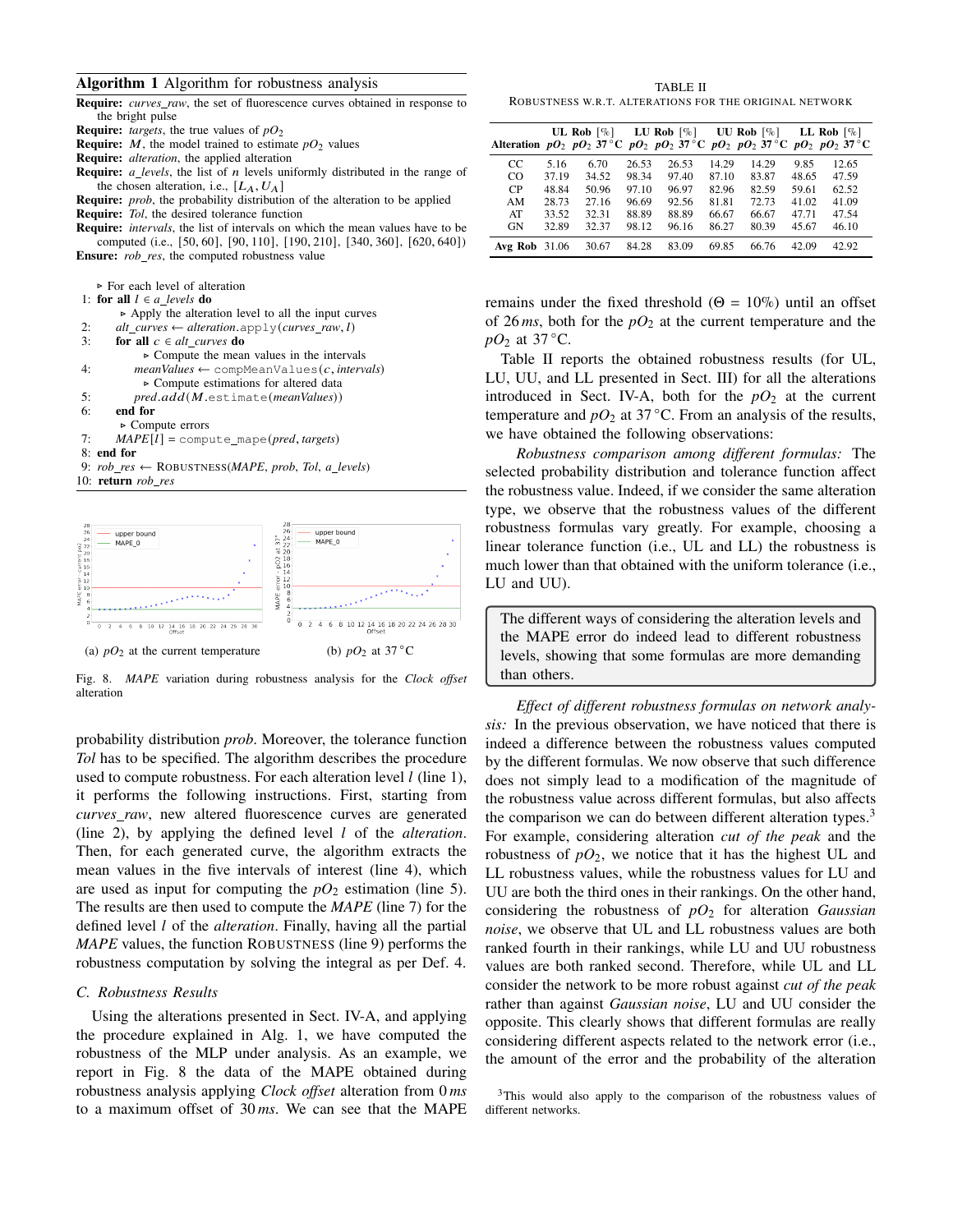causing it), and this leads to different judgments. This is a positive aspect of our parameterized robustness definition.

The different robustness formulas are indeed different, as they lead to different conclusions when analyzing the robustness values of different alterations.

*Agreement on best and worse cases:* While in the previous points we have observed that the different robustness formulas can consider differently some alterations (when the amount of error and the probability affect the ranking), when the error is always very high or very low, the different formulas are consistent. For example, the *cut of the curve end* is considered by all formulas as the alteration with the minimum robustness value: indeed, values near the end of the curve represent important information for the network estimation, and cutting them greatly affects the MAPE, and so robustness values of the different formulas are very low.

The different robustness formulas tend to agree when the MAPE error is consistently very high or very low.

Because of the criticality of the case study system, as suggested by our industrial partner, we have selected the *UU robustness*, i.e., the uniform probability distribution for the alteration and the uniform tolerance function. The choice of uniform probability is motivated by the fact that, in medical practice, the sensor should be robust against any alteration level, regardless of the probability of the alteration (since even a very rare alteration level can lead to terrible consequences). On the other hand, the choice of uniform tolerance is motivated by the industrial partner, in accordance with the physicians who consider any error below the selected threshold Θ safe for medical practice.

## V. IMPROVING ROBUSTNESS

<span id="page-7-0"></span>Our industrial partner, after having discussed with us about the robustness analysis we have performed and presented in Sect. [IV-C,](#page-6-0) asked us to find a way (if existing) to improve the robustness of their MLP model, with only minimal changes in the system architecture. For this goal, we have examined three different methods: (A) data augmentation with recombined data, (B) data augmentation with altered data, and (C) incremental learning. The first two methods consist in enriching the training dataset by adding artificial or altered data, in order to retrain the original MLP (without changing its structure); the third method, instead, consists in adding another MLP aside the original one and leaving the original one as it is.

#### *A. Data Augmentation with Recombined Data (DA-RD)*

Data Augmentation (DA) is a wide subject [\[23\]](#page-10-14), including a suite of techniques that increase the size and quality of the training dataset.

The first suitable approach to improve the robustness is the one using a modified version of some classical data augmentation methods for classification tasks, i.e., the *data augmentation with recombined data* (DA-RD). In particular,

<span id="page-7-1"></span>TABLE III *MAPE*<sup>0</sup> OF THE ORIGINAL NETWORK AND THE RETRAINED ONES

| Model    | # Training  | curves $pO_2$ $pO_2$ 37 °C $pO_2$ $pO_2$ $pO_2$ 37 °C |        | <i>MAPE</i> <sup>0</sup> [%]   Avg UU robustness |
|----------|-------------|-------------------------------------------------------|--------|--------------------------------------------------|
| Original | 12,990 3.70 | 3.35                                                  | 69.85  | 66.76                                            |
| DA-RD    | 14,677 3.08 | 3.08                                                  | 64.92  | 65.36                                            |
| DA-AD    | 19,485 3.11 | 3.06                                                  | 178.05 | 76.13                                            |
| П.       | 6,495 3.32  | 3.20                                                  | 78.89  | 76.25                                            |

the idea of this technique is to create new input data (*virtual*) by recombining existing ones (*real*) [\[11\]](#page-10-15). This solution can be easily applied to our case study because, in our data set, there exist many curves that, although they represent the same labeled  $pO_2$  true value, differ in shape, mainly because of differences in temperature, and types of probes and/or spotlights. For this reason, we have determined new samples in two different ways: by averaging two curves with out-of-range estimation errors (i.e., higher than 10%), and by averaging a curve with a high estimation error with one with a low error. In both cases, the curves which have been averaged are with the same  $pO_2$  target values. The intent is to capture new intermediate curves with a known true value of  $pQ_2$ . In our case study, we had 1141 samples with high estimation error, so we have generated 546 new samples with the first method and 1141 with the second one, obtaining a new dataset composed of 1687 additional samples with which we have retrained the MLP under analysis.

This new retrain has led to enhanced performance, in terms of *MAPE*0, compared with the one of the network trained with original data, as shown in Table [III.](#page-7-1) In particular, the results show that using the DA-RD we have reduced the values of *MAPE*<sub>0</sub>, both for the  $pO_2$  and  $pO_2$  at 37 °C.

In terms of robustness, this technique has, unfortunately, worsened the robustness on average (see Table [III\)](#page-7-1), but with very different results depending on the specific alteration applied. Table [IV](#page-8-0) shows the results in terms of robustness for the estimation provided by the new networks for each alteration. The columns ΔRob show the difference w.r.t. the robustness of the original network.

The results show that by using the DA-RD technique, we only have been able to slightly increase (or maintain equal) the performance for the majority of alterations, while for the amplification and Gaussian noise alteration, we have significantly degraded the robustness of the model. This has proven not to be a very good solution, but it was not a surprise, since by using this technique we do not add any new data that could mimic possible unexpected alterations.

## *B. Data Augmentation with Altered Data (DA-AD)*

Our robustness definition considers the error done by the network on altered data. *DA with altered data* (DA-AD) is a retraining approach that directly aims at increasing robustness: it explicitly targets the alterations and consists in adding, during the training phase, also data altered with the alterations listed in Sect. [III-A.](#page-2-0) To reduce the training time and to keep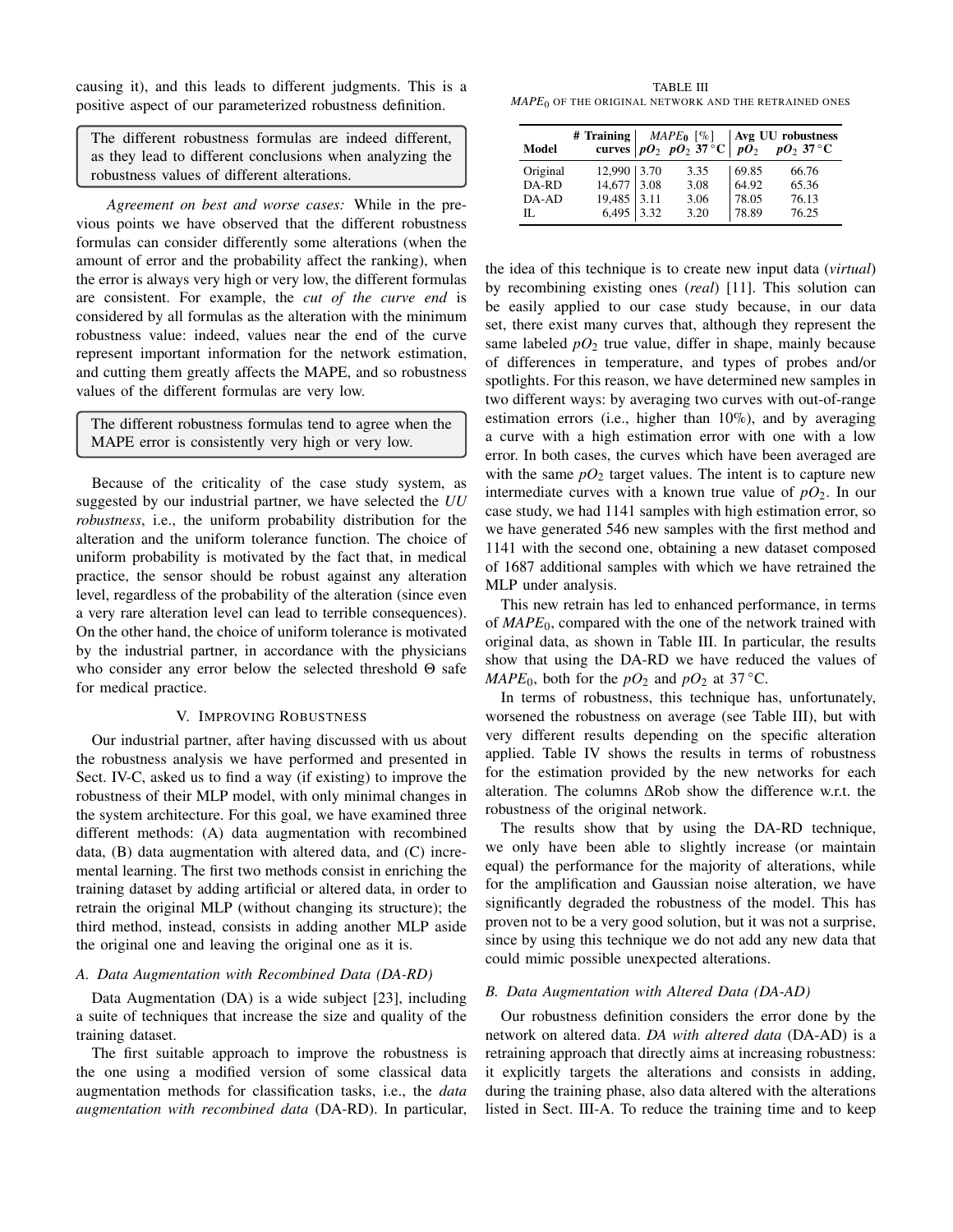TABLE IV ROBUSTNESS W.R.T. ALTERATIONS FOR THE NETWORKS RETRAINED WITH THE THREE APPROACHES

<span id="page-8-0"></span>

|               | <b>Original</b>               |                     | <b>DA-RD</b> |                        |          |                  | DA-AD                         |              |                  |                     | <b>Incremental learning</b> |              |                  |                     |
|---------------|-------------------------------|---------------------|--------------|------------------------|----------|------------------|-------------------------------|--------------|------------------|---------------------|-----------------------------|--------------|------------------|---------------------|
|               | <b>Rob</b> $\lceil \% \rceil$ |                     |              | Rob $\lceil \% \rceil$ |          | $\Delta$ Rob [%] | <b>Rob</b> $\lceil \% \rceil$ |              | $\Delta$ Rob [%] |                     | Rob $\lceil \% \rceil$      |              | $\Delta$ Rob [%] |                     |
| Alteration    |                               | $pO_2$ $pO_2$ 37 °C | $pO_2$       | $pO_2$ 37 °C           | $pO_2$   | $pO_2$ 37 °C     | $pO_2$                        | $pO_2$ 37 °C |                  | $pO_2$ $pO_2$ 37 °C | $pO_2$                      | $pO_2$ 37 °C |                  | $pO_2$ $pO_2$ 37 °C |
| CC            | 14.29                         | 14.29               | 19.05        | 19.05                  | 4.76     | 4.76             | 28.57                         | 28.57        | 14.28            | 14.28               | 14.29                       | 19.05        | 0.00             | 4.76                |
| <sub>CO</sub> | 87.10                         | 83.87               | 87.10        | 83.87                  | 0.00     | 0.00             | 87.10                         | 87.10        | 0.00             | 3.23                | 87.10                       | 87.10        | 0.00             | 3.23                |
| CP            | 82.96                         | 82.59               | 83.70        | 83.70                  | 0.74     | 1.11             | 83.33                         | 84.07        | 0.37             | 1.48                | 83.70                       | 83.70        | 0.74             | 1.11                |
| AM            | 81.81                         | 72.73               | 54.54        | 54.54                  | $-27.27$ | $-18.19$         | 90.90                         | 72.73        | 9.09             | 0.00                | 100.00                      | 100.00       | 18.19            | 27.27               |
| AT            | 66.67                         | 66.67               | 66.67        | 66.67                  | 0.00     | 0.00             | 100.00                        | 100.00       | 33.33            | 33.33               | 100.00                      | 83.33        | 33.33            | 16.66               |
| <b>GN</b>     | 86.27                         | 80.39               | 78.43        | 84.31                  | $-7.84$  | 3.92             | 78.43                         | 84.31        | $-7.84$          | 3.92                | 88.24                       | 84.31        | 1.97             | 3.92                |

the network focused on the right values, we have added to the training set only the alterations causing a variation of the MAPE up to 5%, obtaining a dataset 1.5 times greater than the original one.

This new retrain has led to enhanced performance, in terms of *MAPE*0, compared to the one of the MLP trained with original data as shown in Table [III:](#page-7-1) the results show that using data augmentation has reduced the values of *MAPE*0, both for the  $pO_2$  at the current temperature and at 37 °C, w.r.t. the original model. The comparison between DA-RD and DA-AD highlights only minimal differences between the two.

Table [III](#page-7-1) shows that the average robustness has significantly increased on average (more than 13%). Table [IV](#page-8-0) shows the robustness results for the different alteration types. Unlike DA-RD, with DA-AD, we have been able to consistently increase the robustness of the analyzed MLP, even more than 33% for a single alteration. However, the retrain requires more time, since it is performed using nearly 7, 000 additional input curves. The only alteration for which the robustness has decreased is the Gaussian noise during the estimation of the  $pO_2$  at the current temperature. However, the noise is, by definition, randomly distributed and, so, increasing the robustness w.r.t. this kind of alteration is very difficult.

# *C. Incremental Learning (IL)*

Data augmentation contributes to enhancing the robustness performance of a network but requires the retraining of the original network with a larger set of inputs. Thus, in order to reduce the learning time and increase the network generalization at the same time, we have implemented a different approach, known as *incremental learning* (IL). It allows improving the model performances without retraining the whole network. In the literature, incremental learning is performed whenever new samples are available, by adjusting what has been learned according to them. This method was designed to work as an online technique, but we have adapted it (as suggested by [\[19\]](#page-10-16)) to be used as an offline approach.

Our approach adds knowledge to an existing MLP without modifying it in order to improve the performance of the network. For this reason, the system structure has been modified. The new estimator is composed of two networks, as shown in Fig. [9,](#page-8-1) one representing the original network and one the new and non-previously trained network. During the retraining phase, only the new network is trained using the new altered



<span id="page-8-1"></span>Fig. 9. Incremental learning technique

dataset; the outputs of the two networks are used in the loss function computation and to update the weights in the new network. In this way, we have obtained a new network that is able to classify new inputs, using the support information provided by the original one. After the retraining phase, the inference of an input vector uses both networks: the final estimation is obtained by averaging the estimations of both models (the original and the new one).

This approach has the advantage of avoiding the retrain of the whole system, but only a part of it, and of using a limited dataset composed of only altered input data. This led to a lower training time than the one required for the DA-AD technique, despite having a total dataset of the same size. Moreover, the original network is not modified; this is an advantage, as sometimes modifications are not possible if the model is read-only or available only as a black box.

Table [III](#page-7-1) shows that the average robustness has significantly increased on average (more than 13%) w.r.t. to the original network. This value is slightly higher than the one obtained with DA-AD. Regarding *MAPE*<sub>0</sub>, instead, it is slightly higher than the one obtained with DA-AD, but still better than the one of the original network. Table [IV](#page-8-0) shows the results of robustness for each alteration type. We have been able to increase the robustness of the analyzed MLP up to 33%, and no robustness is decreased with any alteration (differently from DA-AD, for which we had some decreases).

These results show that IL is able to combine the advantages of the original network, i.e., focusing only on relevant input features, and the ones of the data augmentation, i.e., guaranteeing higher robustness w.r.t. the standard-trained network. At the end, the industrial partner has decided to choose the IL technique. Indeed, even if it is not the best choice in nominal conditions (i.e.,  $MAPE<sub>0</sub>$ ), it still contributes to decreasing the  $MAPE<sub>0</sub>$  and is the best-performing method in terms of robustness. Moreover, its application requires less training time and does not change an important part of the network structure.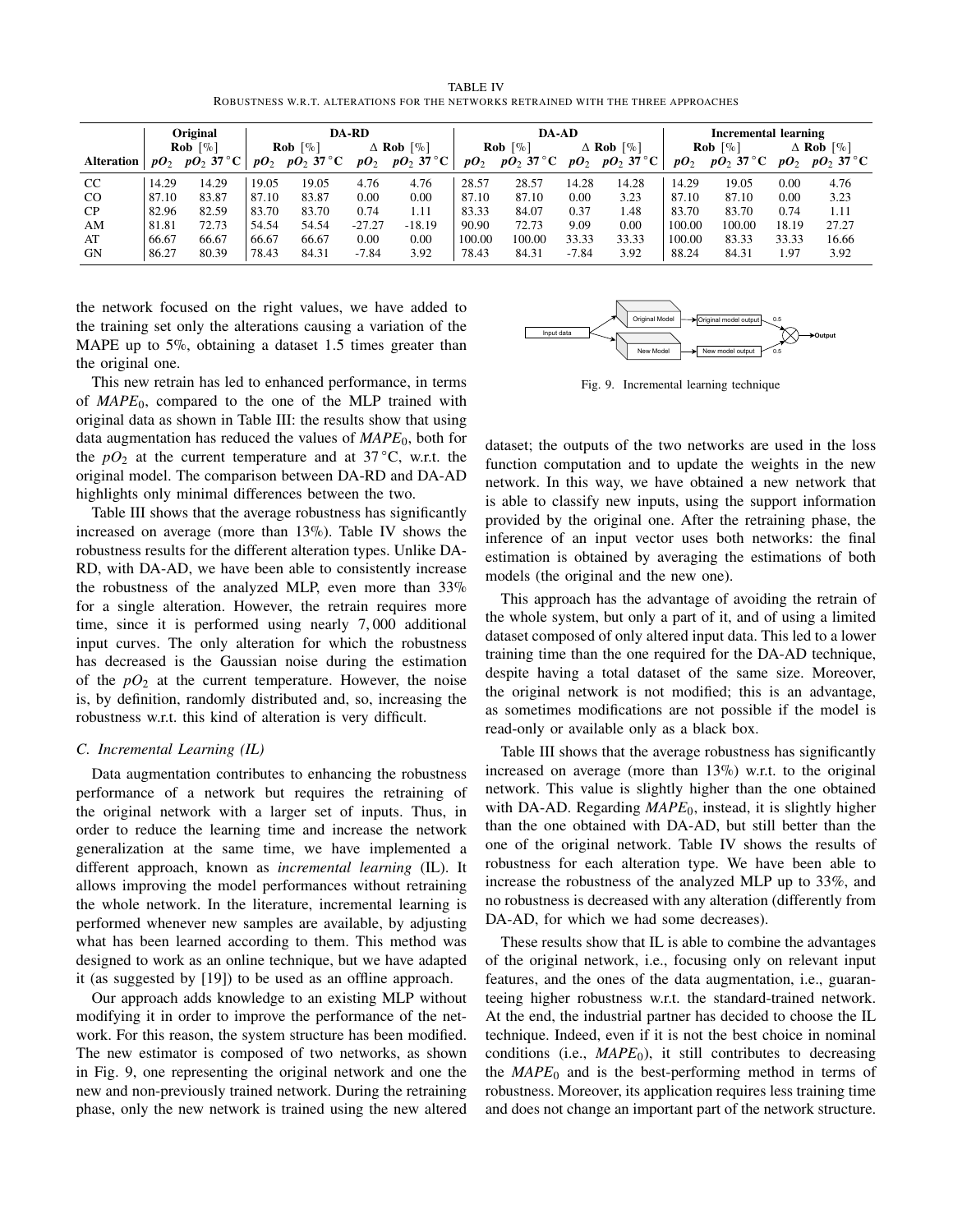## VI. DISCUSSION

<span id="page-9-0"></span>We here report some considerations of the industrial partner, we discuss how the proposed robustness measure can be integrated in an industrial development process, and how it can be used to provide confidence on the correctness of a DNN-based component used in safety-critical domains.

In our proposed solution, the user needs to select the probability of the alterations of interest. Nevertheless, in some application scenarios, the probabilities may be unknown and this can make it difficult to apply the formula for robustness computation. In these cases, interpreting the probability as a function that describes the "importance" of each alteration level is a viable solution. Indeed in our approach, the probability can act as alteration weight in the robustness computation.

From the experiments with the three robustness improvement techniques (see Sect. [V\)](#page-7-0), we observe that, for most alterations, the robustness is not 100% also after retraining. This shows that obtaining optimal robustness by simply retraining may not be possible. In this case, by looking at the final robustness results, the industrial partner has understood which are the most critical alterations that can still affect the network, and planned to adopt countermeasures from an electronic point of view. For example, the impact of Gaussian noise may be reduced by improving the cables shielding, or by amplifying the acquired signal so that the noise is less relevant.

Our industrial partner plans to obtain the certification of the new sensor. Note that, nowadays, many medical devices based on AI algorithms are certified by competent authorities [\[6\]](#page-10-17), but a lack of clarity on the approval of AI/ML-based medical devices and algorithms characterizes the certification process. FDA approves AI-based medical systems in three cases: (i) AI algorithms have shown to be at least as safe and effective as another similar legally marketed; (ii) critical algorithms with high impact on humans are premarket approved, then the FDA determines if the device's safety and effectiveness is supported by satisfactory scientific evidence; (iii) novel medical devices which offer adequate safety and effectiveness are approved after performing a risk-based assessment. In our case, the sensor can be certified by showing that on the extensive data set, it proves to be at least as reliable as other devices already in the market. Although no robustness assessment is currently formally required, the industrial partner may include our results as part of a risk-assessment documentation because they allow to evaluate how the model resists to input perturbations.

After our case study, the industrial partner is planning to introduce an automatic robustness assessment phase in their current pipeline when developing ML-based solutions. To this end, we are working on extending ROBY [\[4\]](#page-10-8) in order to support also NN-based estimators.

We have applied the proposed approach based on MLP to the estimation of  $pO_2$ , nevertheless, our method is applicable to other models also in different application domains.

## VII. RELATED WORK

<span id="page-9-1"></span>Nowadays, the testing of NN-based systems [\[18\]](#page-10-18) is performed by analyzing different properties of the networks, and robustness is one of them [\[26\]](#page-10-19). The robustness of NNs has been studied in a lot of different ways since they are increasingly used in safety-critical domains. Most of the researches are focused on robustness for NN classifiers. For example, in [\[2\]](#page-10-7), we have investigated on the robustness of neural networks images classifiers used for medical analysis, while in [\[4\]](#page-10-8) we have extended the analysis to classifiers for all types of data, by introducing ROBY, a tool for robustness analysis. Nevertheless, in recent years, some researches have been conducted also for other kinds of NNs. For example, Xiange et al. [\[21\]](#page-10-20) study the robustness of an MLP used in nuclear power plants for the diagnosis of loss of coolant accidents in nuclear reactors. The authors propose a robustness measure based on the maximum value assumed by the mean square error of the estimation. However, most of the robustness analyses are focused on *adversarial* robustness [\[22\]](#page-10-21), [\[5\]](#page-10-22), i.e., the robustness of the network w.r.t. adversarial examples. Carlini and Wagner [\[7\]](#page-10-23) demonstrate that some of the most recent techniques used to increase the robustness w.r.t. adversarial examples can be easily fooled with other adversarial generation techniques. Thus, when creating an NN, especially for safety-critical domains, it is of paramount importance to evaluate and increase the robustness for plausible alterations as well, depending on the application field.

In our experiments, among all the alterations, we have added Gaussian noise to assess the robustness of the model. This approach has been also proposed by Dey et al. [\[9\]](#page-10-24), who add three regularizing terms to the loss function of an MLP, in order to obtain a higher robustness w.r.t. multiplicative and/or additive noise. Other methods try to improve the robustness of an MLP by changing the training algorithm. For instance, Kerlirzin and Vallet [\[15\]](#page-10-25) propose a modified backpropagation algorithm leading to enhanced robustness versus the destruction of neurons. In our case, instead, the industrial partner asked to maintain the same training algorithm.

## VIII. CONCLUSION

<span id="page-9-2"></span>In this paper, we have proposed a new robustness estimation measurement that includes two important concepts in its definition: alteration probability and tolerance. The former indicates the probability of an alteration level, while the latter indicates the acceptance of certain amounts of error, specified as Mean Absolute Percentage Error (*MAPE*). These functions are chosen by domain experts and they significantly affect robustness results. We have applied the robustness definition to an industrial case study to estimate the value of blood oxygen pressure, and we have compared the robustness results obtained with different alteration probability distributions and tolerance functions. Moreover, we have proposed three methods to increase the robustness without significant changes to the system architecture: data augmentation with recombined data, data augmentation with altered data, and incremental learning. The industrial partner, based on the obtained results, has chosen incremental learning because it increases the robustness and decreases the nominal *MAPE* (i.e., *MAPE*0).